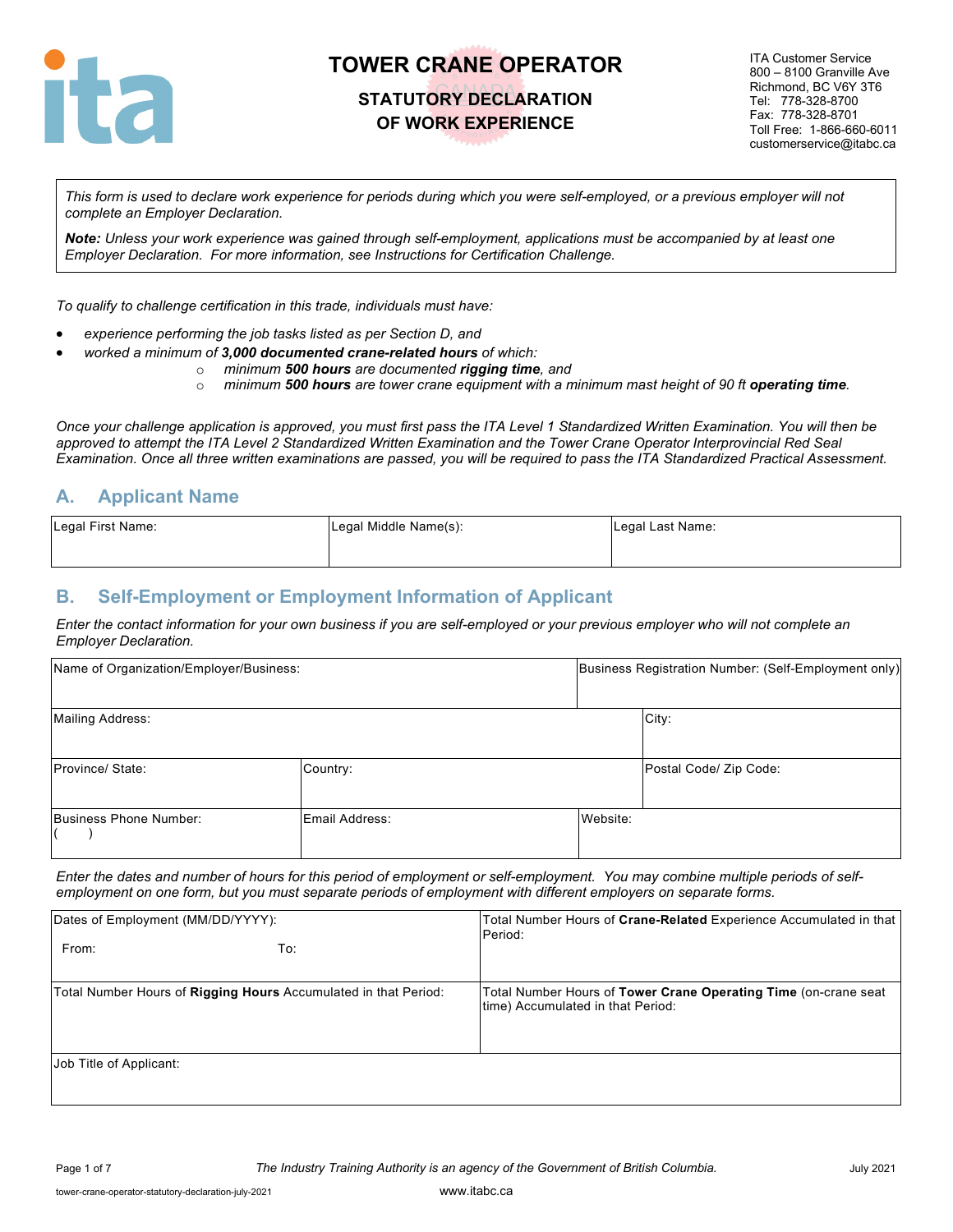

# **STATUTORY DECLARATION OF WORK EXPERIENCE**

ITA Customer Service 800 – 8100 Granville Ave Richmond, BC V6Y 3T6 Tel: 778-328-8700 Fax: 778-328-8701 Toll Free: 1-866-660-6011 customerservice@itabc.ca

### **C. Reason for Statutory Declaration**

Indicate why a Statutory Declaration is required for this period of employment:

| □ | Applicant was self-emplo |  |  |
|---|--------------------------|--|--|

oyed □ Employer will/can not complete Employer Declaration

Applicants **must** attempt to contact current or previous employers to request an Employer Declaration to be filled out and signed.

If you have been unable to obtain an Employer Declaration for any portion of your non-self-employed work experience, **indicate the steps you have taken to try to obtain it.** If sufficient evidence of steps taken is not provided, the application may not be approved.

### **D. Statutory Declaration of Job Task Performance**

*By checking "Yes" or "No" in the Declaration Response column, indicate whether you have performed the job tasks listed below during the period indicated in Section B.*

| Job Tasks D1 - must check "Yes" to a minimum 19 of 26 job tasks in this section                             |             | <b>Declaration</b><br><b>Response</b> |  |
|-------------------------------------------------------------------------------------------------------------|-------------|---------------------------------------|--|
| <b>SAFETY</b><br>Comply with regulations, policies, and manufacturers' manuals                              | Yes:<br>No: | П<br>П                                |  |
| Maintain a safe working environment                                                                         | Yes:<br>No: | П<br>П                                |  |
| Follow emergency procedures                                                                                 | Yes:<br>No: | П<br>П                                |  |
| Be aware of power line hazards                                                                              | Yes:<br>No: | П<br>$\Box$                           |  |
| Practice effective worksite communications                                                                  | Yes:<br>No: | П<br>П                                |  |
| <b>CRANE SYSTEMS AND COMPONENTS</b><br>Inspect carrier systems, outrigger systems, and turntable assemblies | Yes:<br>No: | $\Box$<br>П                           |  |
| Inspect power plants and drive systems                                                                      | Yes:<br>No: | П<br>П                                |  |

#### *Enter the applicant name (repeat on every page of this form)*

| Legal First Name: | Legal Middle Name(s): | Legal Last Name: |
|-------------------|-----------------------|------------------|
|                   |                       |                  |

Page 2 of 7 *The Industry Training Authority is an agency of the Government of British Columbia.* July 2021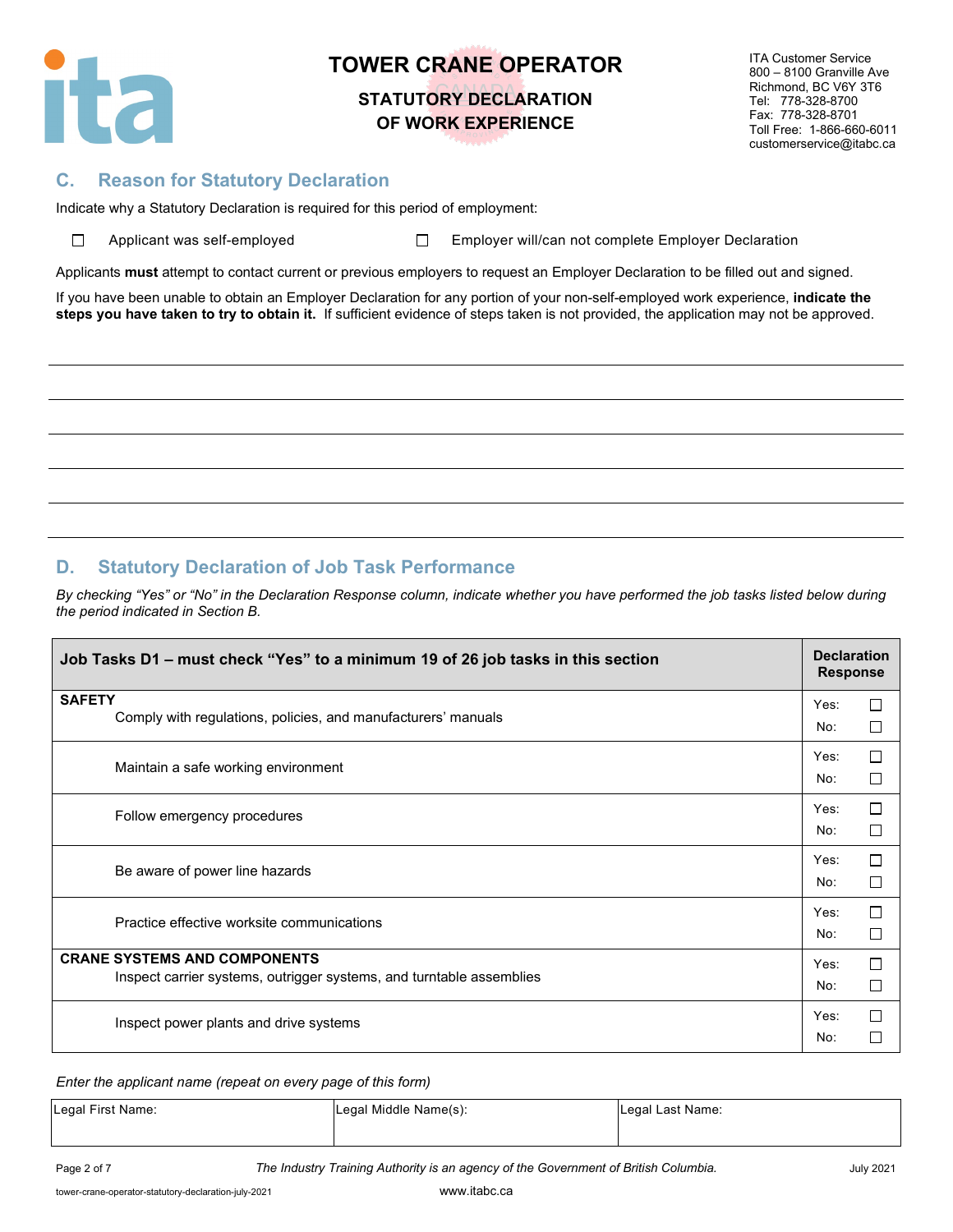

## **STATUTORY DECLARATION OF WORK EXPERIENCE**

ITA Customer Service 800 – 8100 Granville Ave Richmond, BC V6Y 3T6 Tel: 778-328-8700 Fax: 778-328-8701 Toll Free: 1-866-660-6011 customerservice@itabc.ca

| Job Tasks D1 - must check "Yes" to a minimum 19 of 26 job tasks in this section |             | <b>Declaration</b><br><b>Response</b> |  |
|---------------------------------------------------------------------------------|-------------|---------------------------------------|--|
| Inspect pneumatic systems, hydraulic systems, and electrical systems            | Yes:<br>No: | □<br>□                                |  |
| Inspect steering systems and braking systems                                    | Yes:<br>No: | $\Box$<br>□                           |  |
| Inspect hoisting systems and attachments                                        | Yes:<br>No: | $\Box$<br>$\Box$                      |  |
| Inspect safety components, devices, and aids                                    | Yes:<br>No: | $\Box$<br>$\Box$                      |  |
| <b>WIRE ROPE AND RIGGING</b><br>Use wire rope                                   | Yes:<br>No: | $\Box$<br>$\Box$                      |  |
| Follow wire rope installation procedures                                        | Yes:<br>No: | $\Box$<br>$\Box$                      |  |
| Inspect wire rope, slings, and rigging hardware                                 | Yes:<br>No: | $\Box$<br>$\Box$                      |  |
| Use slings and rigging hardware                                                 | Yes:<br>No: | $\Box$<br>$\Box$                      |  |
| Use rigging techniques                                                          | Yes:<br>No: | $\Box$<br>$\Box$                      |  |
| Maintain and store wire rope, slings, and rigging hardware                      | Yes:<br>No: | □<br>$\Box$                           |  |
| <b>CRANE OPERATIONS</b><br>Interpret operating manuals                          | Yes:<br>No: | $\Box$<br>$\Box$                      |  |
| Perform a pre-operational inspection                                            | Yes:<br>No: | $\Box$<br>$\Box$                      |  |
| Perform a pre-operational setup                                                 | Yes:<br>No: | $\Box$<br>$\Box$                      |  |
| Demonstrate hoisting techniques                                                 | Yes:<br>No: | $\Box$<br>$\Box$                      |  |
| <b>TRANSPORTING A CRANE</b><br>Follow commercial transport regulations          | Yes:<br>No: | $\Box$<br>$\Box$                      |  |
| Prepare a crane for travel                                                      | Yes:<br>No: | $\Box$<br>$\Box$                      |  |

#### *Enter the applicant name (repeat on every page of this form)*

| Legal First Name: | Legal Middle Name(s): | Legal Last Name: |
|-------------------|-----------------------|------------------|
|-------------------|-----------------------|------------------|

Page 3 of 7 *The Industry Training Authority is an agency of the Government of British Columbia.* July 2021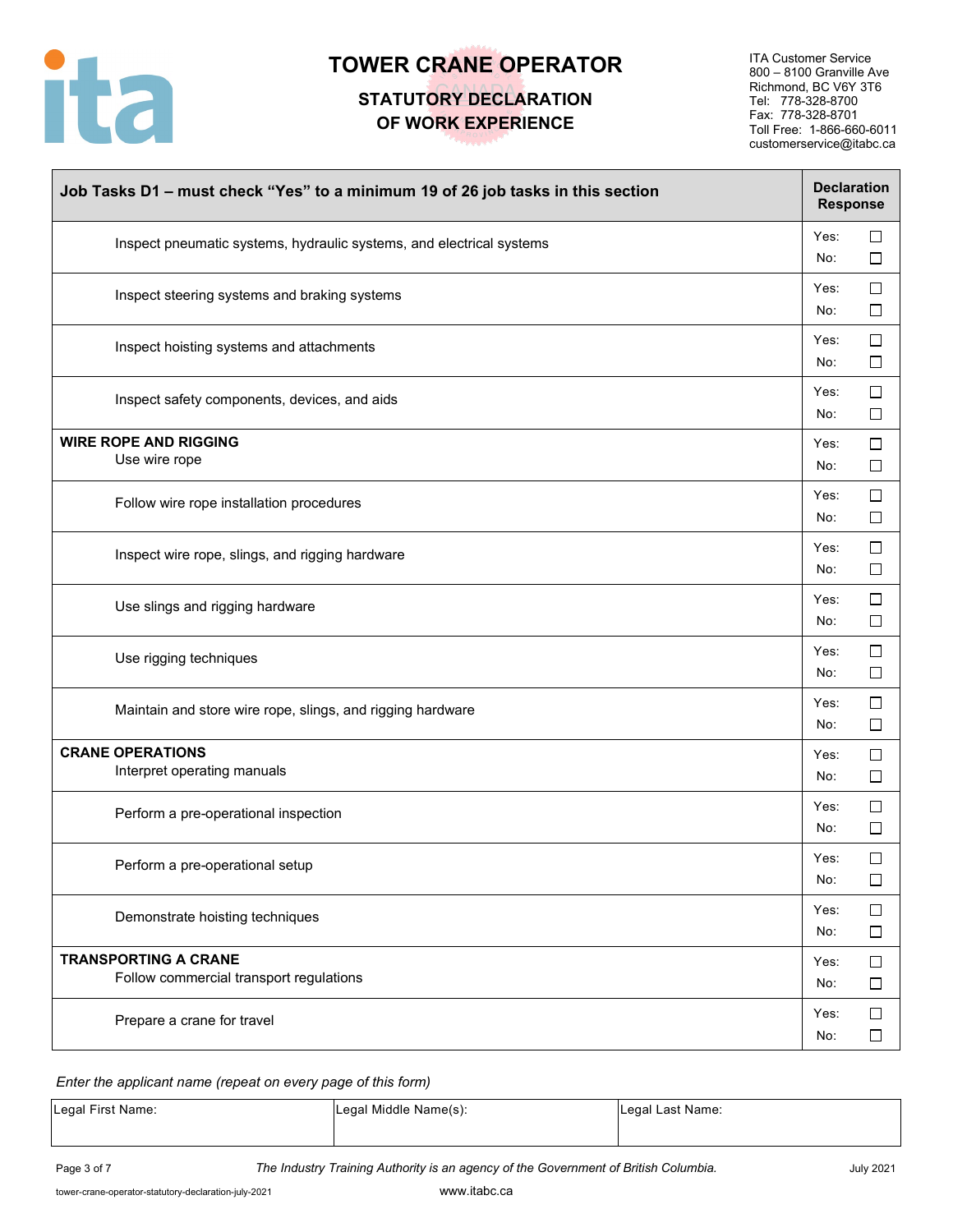

# **STATUTORY DECLARATION OF WORK EXPERIENCE**

ITA Customer Service 800 – 8100 Granville Ave Richmond, BC V6Y 3T6 Tel: 778-328-8700 Fax: 778-328-8701 Toll Free: 1-866-660-6011 customerservice@itabc.ca

| Job Tasks D1 - must check "Yes" to a minimum 19 of 26 job tasks in this section | <b>Declaration</b><br><b>Response</b> |             |
|---------------------------------------------------------------------------------|---------------------------------------|-------------|
| Prepare a crane for transport                                                   | Yes:<br>No:                           | $\Box$<br>г |
| <b>CRANE MAINTENANCE</b><br>Use tools for basic crane maintenance               | Yes:<br>No:                           |             |
| Perform basic crane maintenance                                                 | Yes:<br>No:                           |             |

| Job Tasks D2 – must check "Yes" to a minimum 3 of 5 job tasks in this section |      | <b>Declaration</b><br><b>Response</b> |  |
|-------------------------------------------------------------------------------|------|---------------------------------------|--|
| <b>LIFT PLANNING - GENERAL</b>                                                | Yes: | □                                     |  |
| Determine load weights                                                        | No:  | П                                     |  |
| LIFT PLANNING - HAMMERHEAD TOWER CRANE                                        | Yes: | $\Box$                                |  |
| Conduct a site assessment for a hammerhead tower crane                        | No:  | $\Box$                                |  |
| Use a crane capacity chart for a hammerhead tower crane                       | Yes: | $\Box$                                |  |
|                                                                               | No:  | $\Box$                                |  |
| <b>LIFT PLANNING - LUFFING TOWER CRANE</b>                                    | Yes: | П                                     |  |
| Conduct a site assessment for a luffing tower crane                           | No:  |                                       |  |
| Use a crane capacity chart for a luffing tower crane                          | Yes: | П                                     |  |
|                                                                               | No:  |                                       |  |

| Job Tasks E3 – must check "Yes" to a minimum 6 of 12 job tasks in this section                       |             | <b>Declaration</b><br><b>Response</b> |  |
|------------------------------------------------------------------------------------------------------|-------------|---------------------------------------|--|
| <b>HAMMERHEAD TOWER CRANE OPERATIONS</b><br>Interpret operating manuals for a hammerhead tower crane | Yes:<br>No: | $\Box$                                |  |
| Perform a pre-operational inspection for a hammerhead tower crane                                    | Yes:<br>No: | П                                     |  |
| Perform a pre-operational setup for a hammerhead tower crane                                         | Yes:<br>No: | $\Box$                                |  |
| Perform hoisting techniques for a hammerhead tower crane                                             | Yes:<br>No: | $\Box$                                |  |

*Enter the applicant name (repeat on every page of this form)*

| Legal First Name: | Legal Middle Name(s): | Legal Last Name: |
|-------------------|-----------------------|------------------|
|                   |                       |                  |

Page 4 of 7 **The Industry Training Authority is an agency of the Government of British Columbia.** July 2021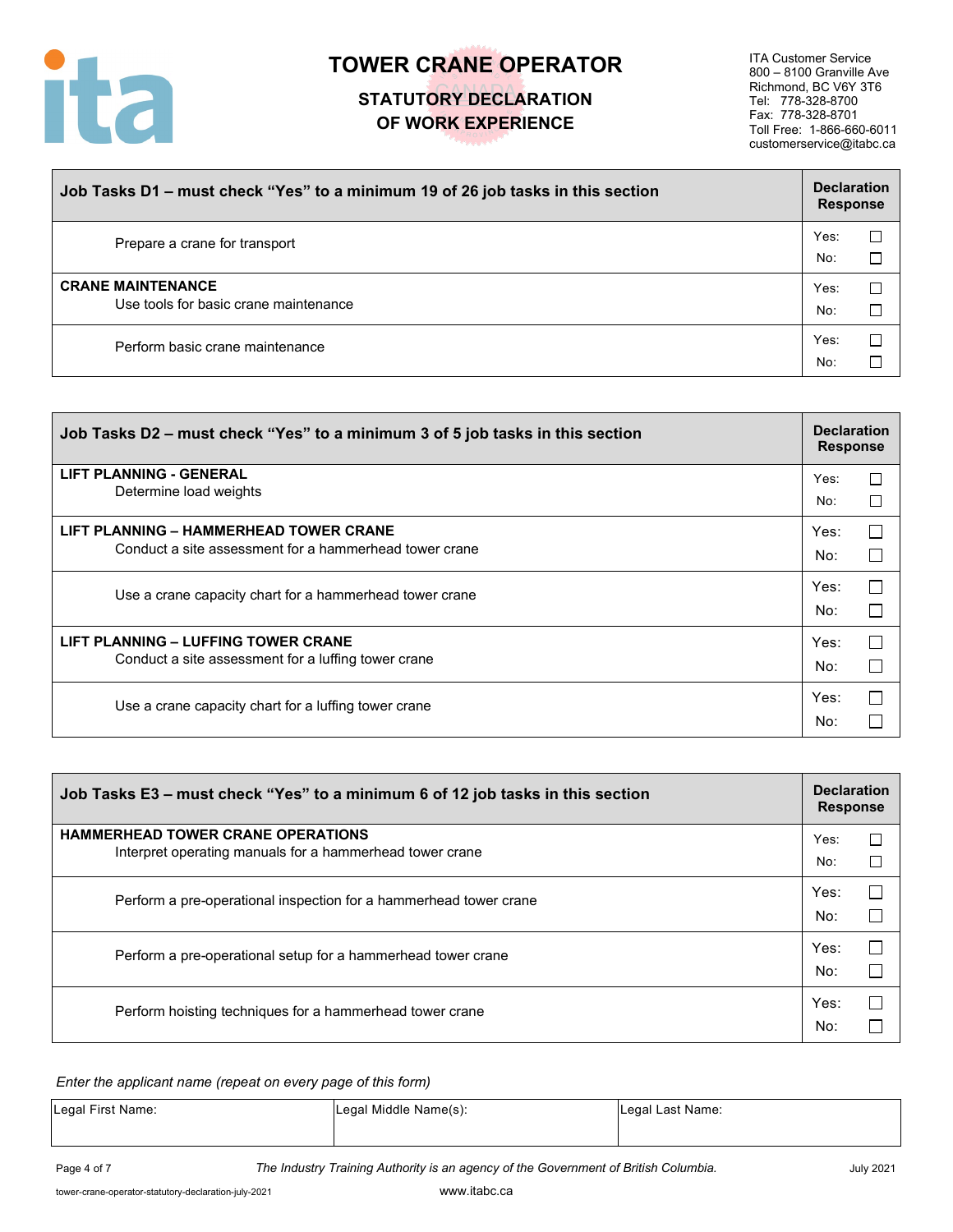

## **STATUTORY DECLARATION OF WORK EXPERIENCE**

ITA Customer Service 800 – 8100 Granville Ave Richmond, BC V6Y 3T6 Tel: 778-328-8700 Fax: 778-328-8701 Toll Free: 1-866-660-6011 customerservice@itabc.ca

| Job Tasks E3 - must check "Yes" to a minimum 6 of 12 job tasks in this section                 |             |   |  |  |  |  |
|------------------------------------------------------------------------------------------------|-------------|---|--|--|--|--|
| Operate a hammerhead tower crane                                                               | Yes:<br>No: |   |  |  |  |  |
| Leave a hammerhead tower crane unattended                                                      | Yes:<br>No: |   |  |  |  |  |
| <b>LUFFING TOWER CRANE OPERATIONS</b><br>Interpret operating manuals for a luffing tower crane | Yes:<br>No: |   |  |  |  |  |
| Perform a pre-operational inspection for a luffing tower crane                                 | Yes:<br>No: | П |  |  |  |  |
| Perform a pre-operational setup for a luffing tower crane                                      | Yes:<br>No: |   |  |  |  |  |
| Perform hoisting techniques for a luffing tower crane                                          | Yes:<br>No: |   |  |  |  |  |
| Operate a luffing tower crane                                                                  | Yes:<br>No: |   |  |  |  |  |
| Leave a luffing tower crane unattended                                                         | Yes:<br>No: |   |  |  |  |  |

| Job Tasks E4 – must check "Yes" to a minimum 1 of 5 job tasks in this section | <b>Declaration</b><br><b>Response</b> |        |  |  |  |  |  |
|-------------------------------------------------------------------------------|---------------------------------------|--------|--|--|--|--|--|
| <b>SPECIALIZED OPERATIONS</b>                                                 |                                       |        |  |  |  |  |  |
| Operate a crane with a suspended work platform                                | No:                                   | $\Box$ |  |  |  |  |  |
| Perform engineered lifts                                                      | Yes:                                  | $\Box$ |  |  |  |  |  |
|                                                                               | No:                                   |        |  |  |  |  |  |
| Perform multiple crane lifts                                                  |                                       |        |  |  |  |  |  |
|                                                                               | No:                                   |        |  |  |  |  |  |
| <b>CLIMBING CRANES</b>                                                        | Yes:                                  | $\Box$ |  |  |  |  |  |
| Follow assembly and raising procedures for a bottom climbing tower crane      | No:                                   |        |  |  |  |  |  |
| Follow assembly and raising procedures for a top climbing tower crane         |                                       |        |  |  |  |  |  |
|                                                                               | No:                                   |        |  |  |  |  |  |

*Enter the applicant name (repeat on every page of this form)*

| Legal First Name: | Legal Middle Name(s): | Legal Last Name: |
|-------------------|-----------------------|------------------|
|                   |                       |                  |

Page 5 of 7 *The Industry Training Authority is an agency of the Government of British Columbia.* July 2021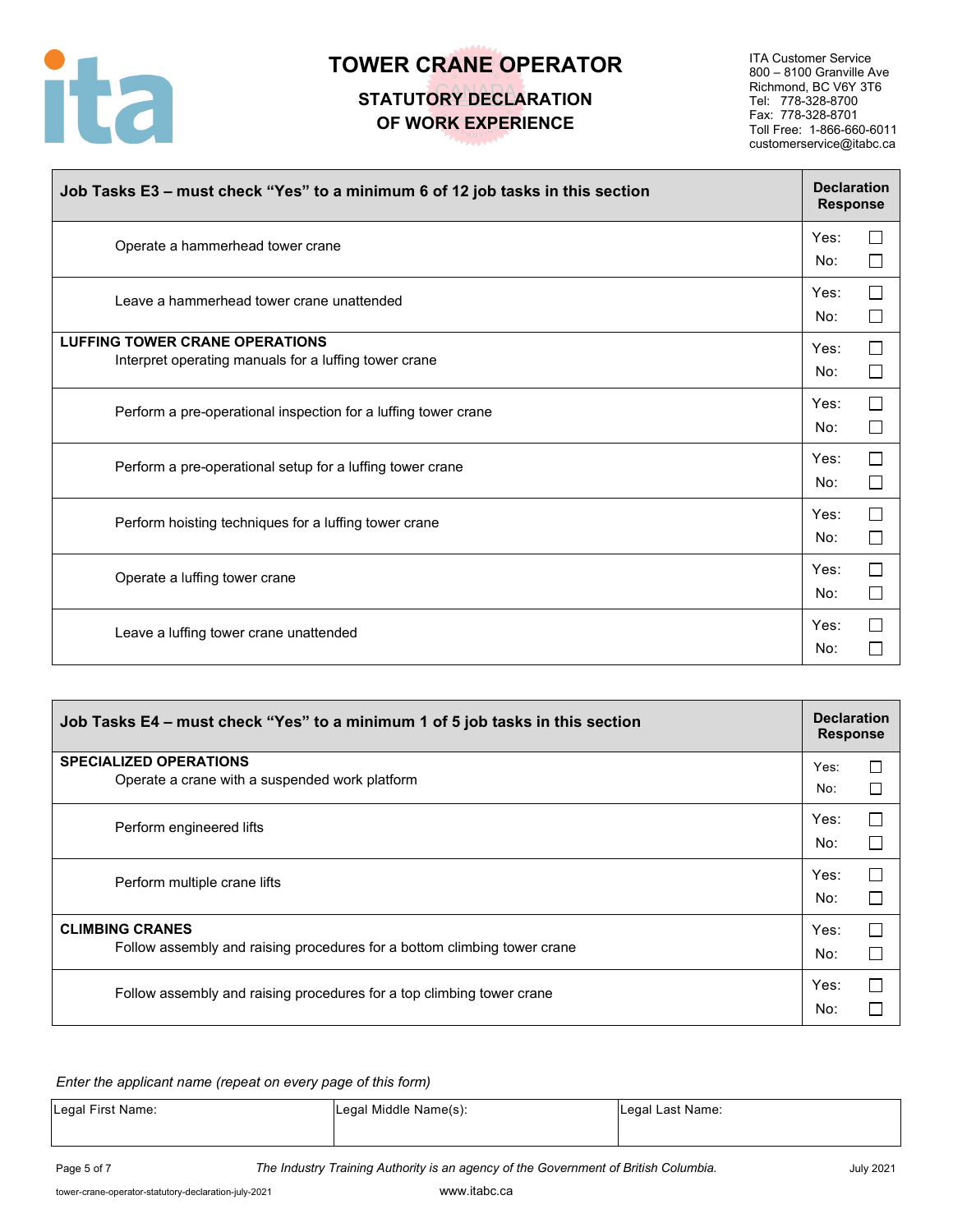

**STATUTORY DECLARATION OF WORK EXPERIENCE**

ITA Customer Service 800 – 8100 Granville Ave Richmond, BC V6Y 3T6 Tel: 778-328-8700 Fax: 778-328-8701 Toll Free: 1-866-660-6011 customerservice@itabc.ca

## **E. Applicant Signature**

I certify that the information I have provided is accurate. (Note: Collection and protection of personal information on this form is in accordance with the provisions of the Freedom of Information and Protection of Privacy Act.)

| Applicant Name (please print): | Applicant Signature: | Date: (MM/DD/YYYY) |
|--------------------------------|----------------------|--------------------|
|                                |                      |                    |

#### *Enter the applicant name (repeat on every page of this form)*

| Legal First Name: | Legal Middle Name(s): | Legal Last Name: |
|-------------------|-----------------------|------------------|
|                   |                       |                  |
|                   |                       |                  |

Page 6 of 7 *The Industry Training Authority is an agency of the Government of British Columbia.* July 2021